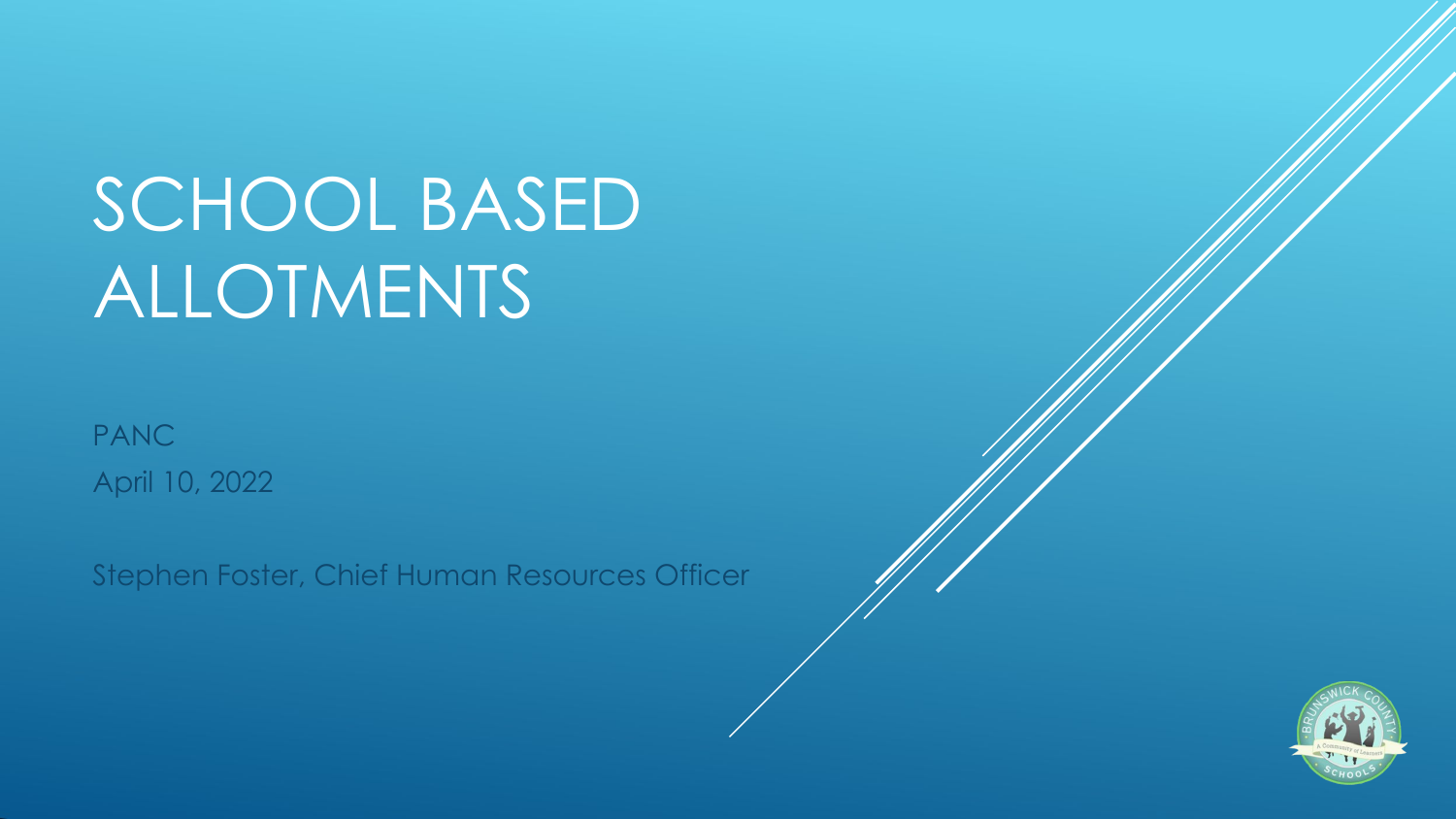#### STUDENT PROJECTIONS

- Demographer Information
- Month 5 Principal's Monthly Report (PMR)
- Transportation Information
- NCDPI Projections
- Trend Data
- Let's walk through an example

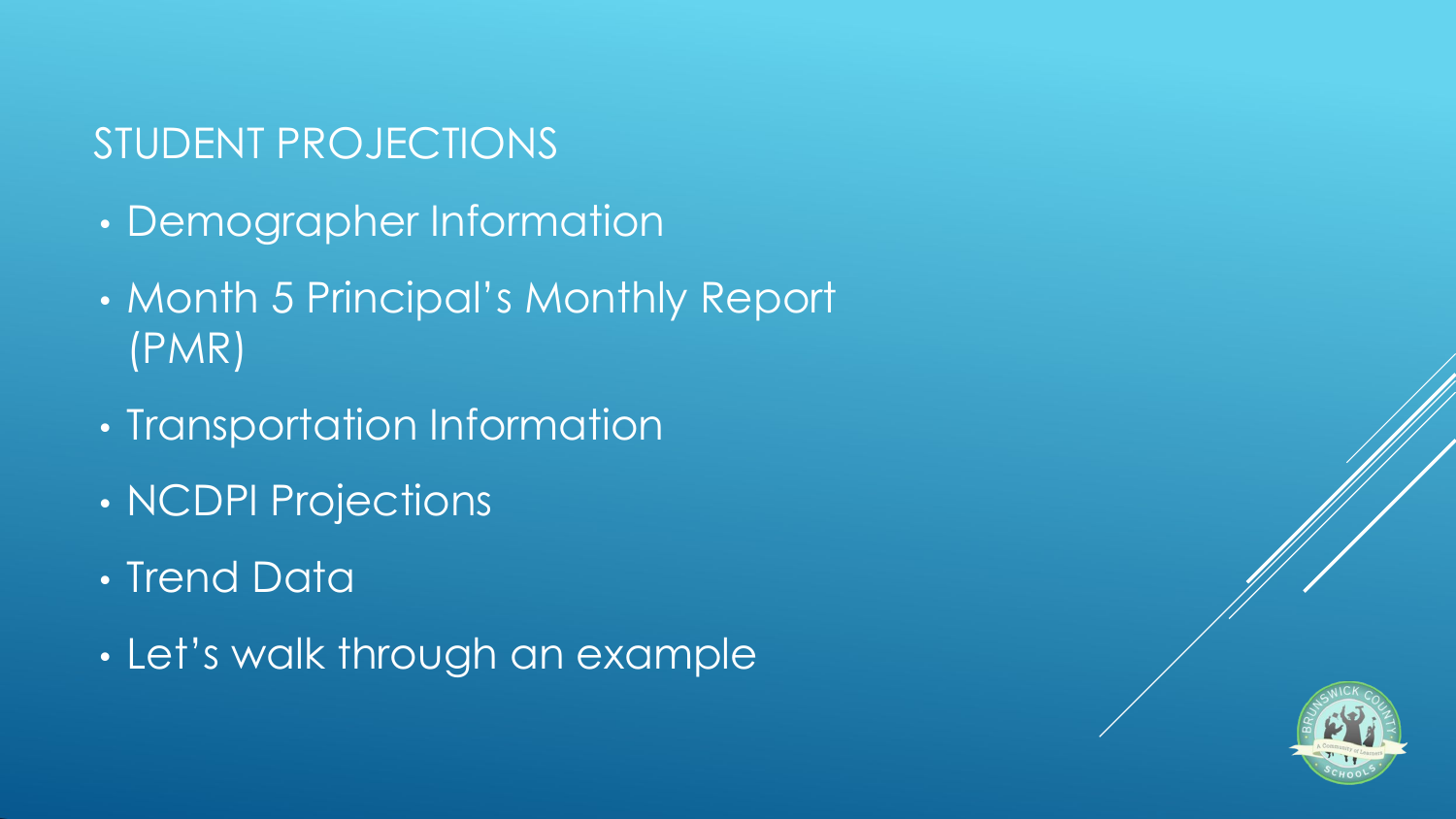#### Allotment Formulas

#### • Three Types of Allotments

- Position Example is Teacher allotment
- Months of Employment Example is CTE
- Dollar Example is Teacher Assistant
- State Allotments
- Federal Allotments Example is Title I
- Local Allotments

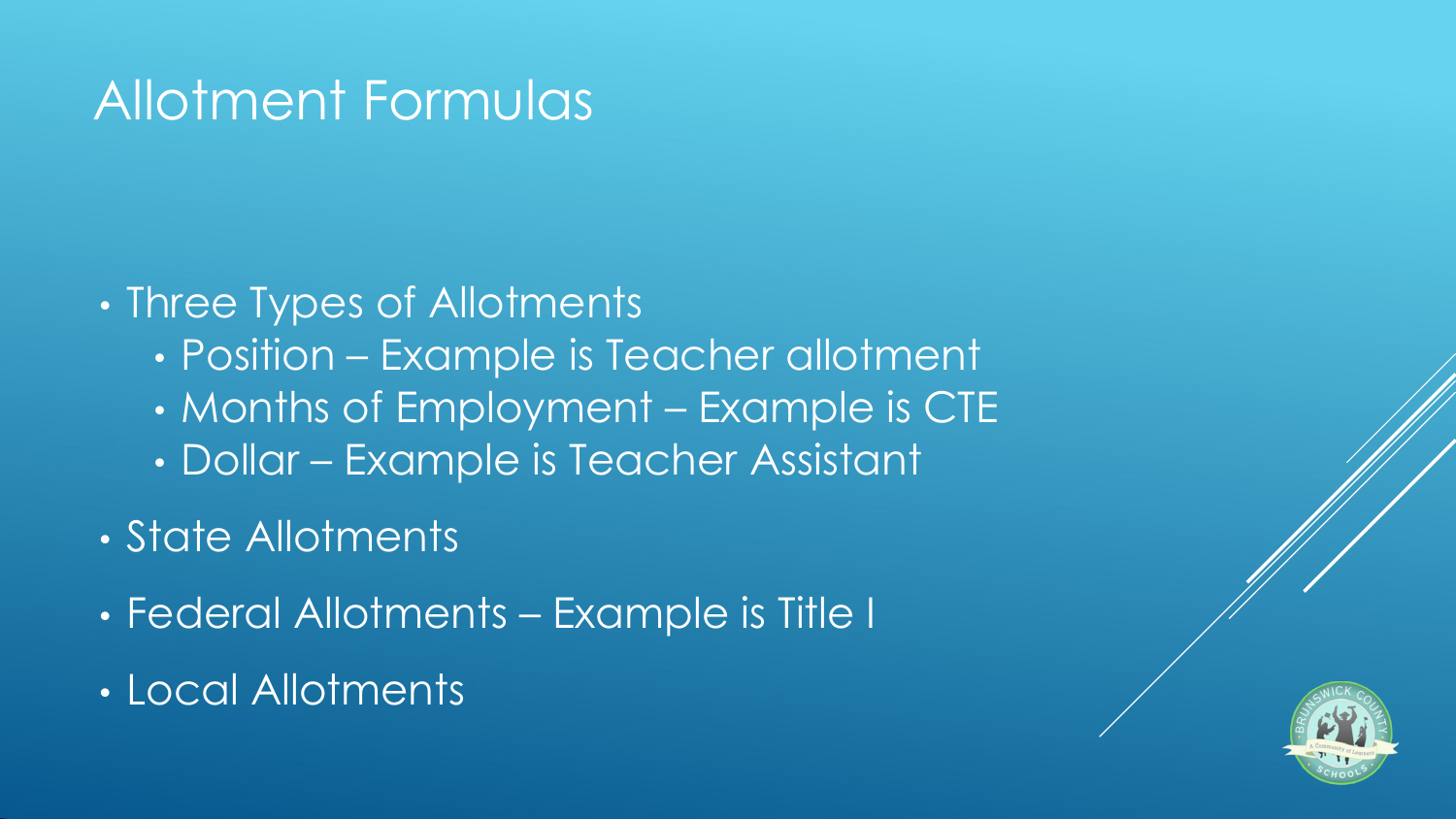## ALLOTMENT CALCULATIONS

- Teacher Allotments
	- Core
	- Exceptional Children Positions
	- Elementary Program Enhancement
	- High School JROTC
	- High School Credit Recovery
	- Alternative Program Teachers at the COAST
	- Middle School Literacy Teachers
- Other Certified Positions
	- Assistant Principal
	- Media Specialist
	- Counselor

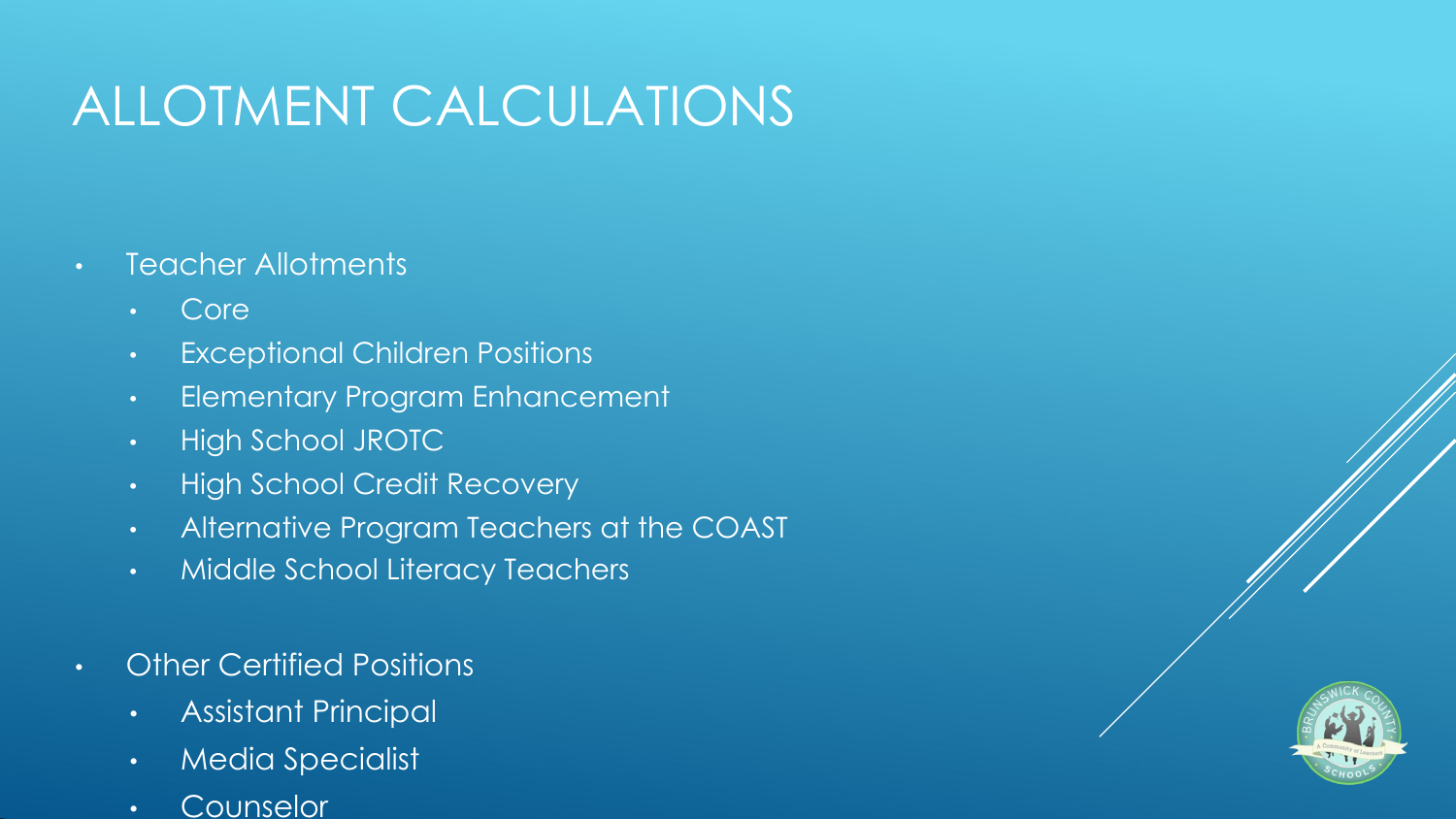### ALLOTMENT CALCULATIONS

- Classified Positions
	- Teacher Assistants
	- Middle and High School ISS/Choices
	- Administrative Assistant/Treasurer
	- High School Guidance Secretary
	- Elementary Parent Facilitator
	- Receptionist/Secretary
	- Powerschool Data Manager

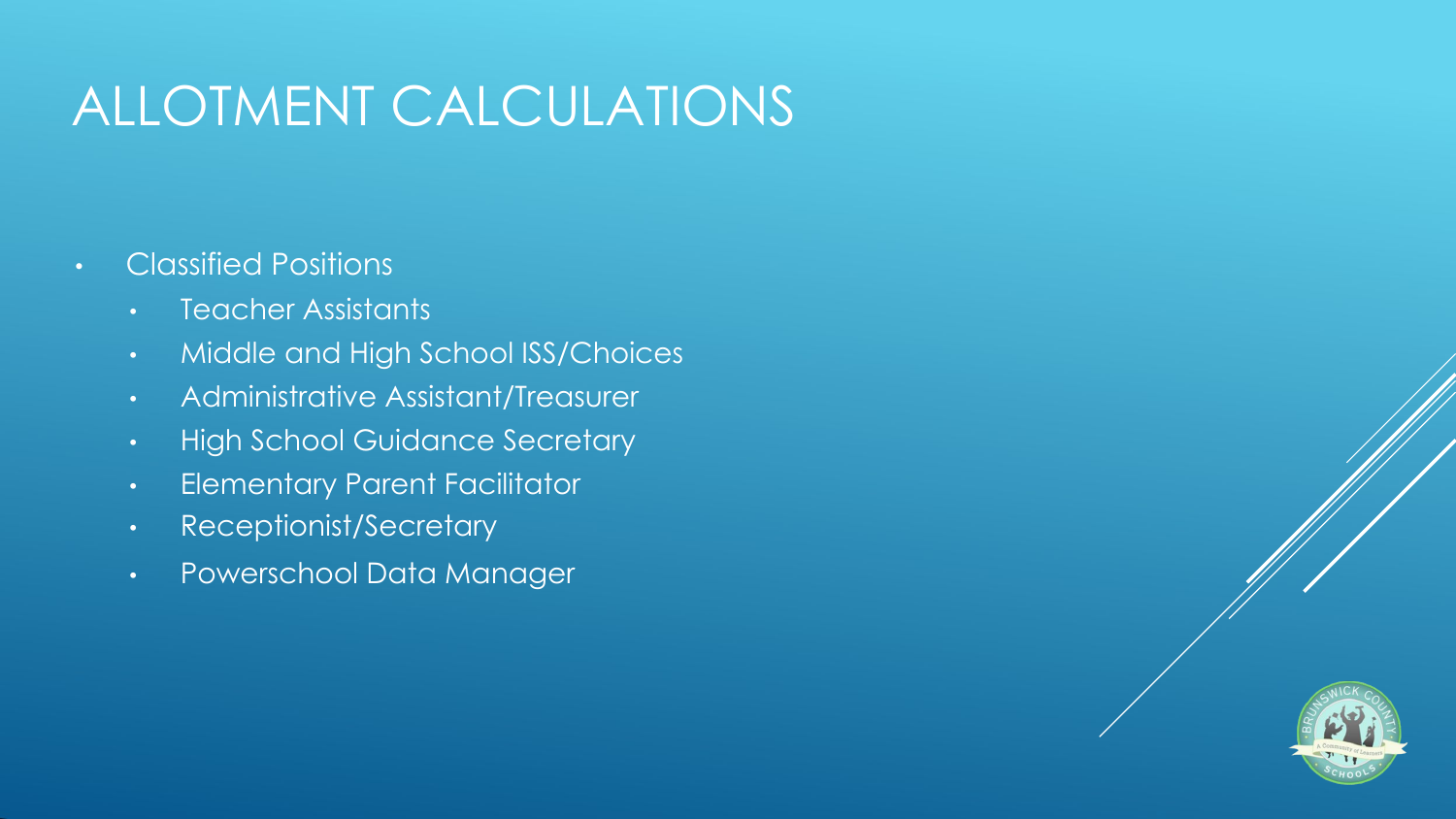### ALLOTMENT CALCULATIONS

- Title I
	- District Title I
	- School-Based Title I
- Let's walk through how we calculate school allotments…

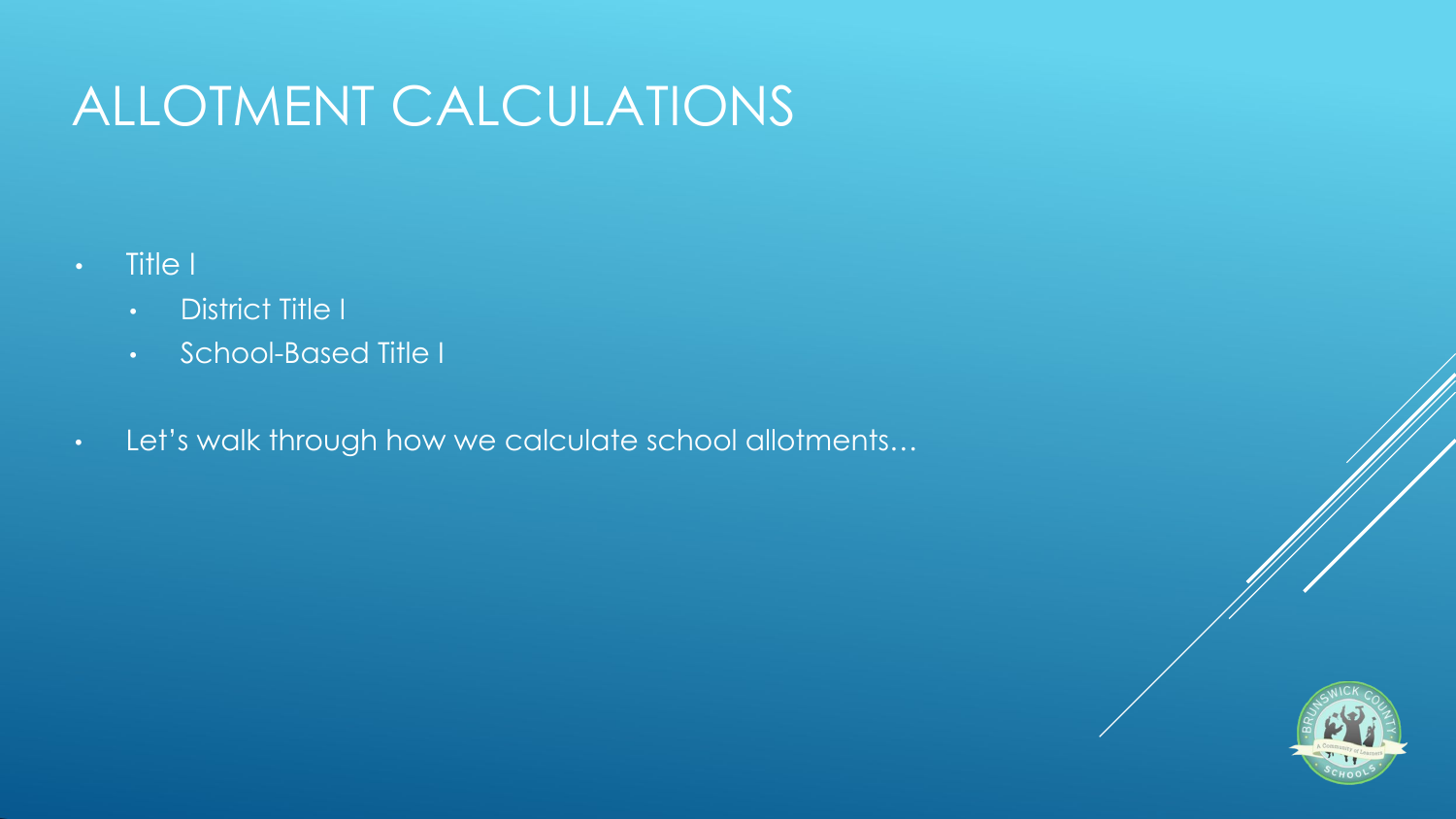### ALLOTMENT MEETINGS

- Review allotment changes
- Reconcile current positions/staff to projected allotment
	- Confirm any cuts, additions, or moves
	- Reference Transfer/Intent Summary
	- Let's walk through an example school allotment workbook…
- Upon completion of allotment meetings:
	- Compile "Surplus List"
	- Release vacancies for the upcoming school year